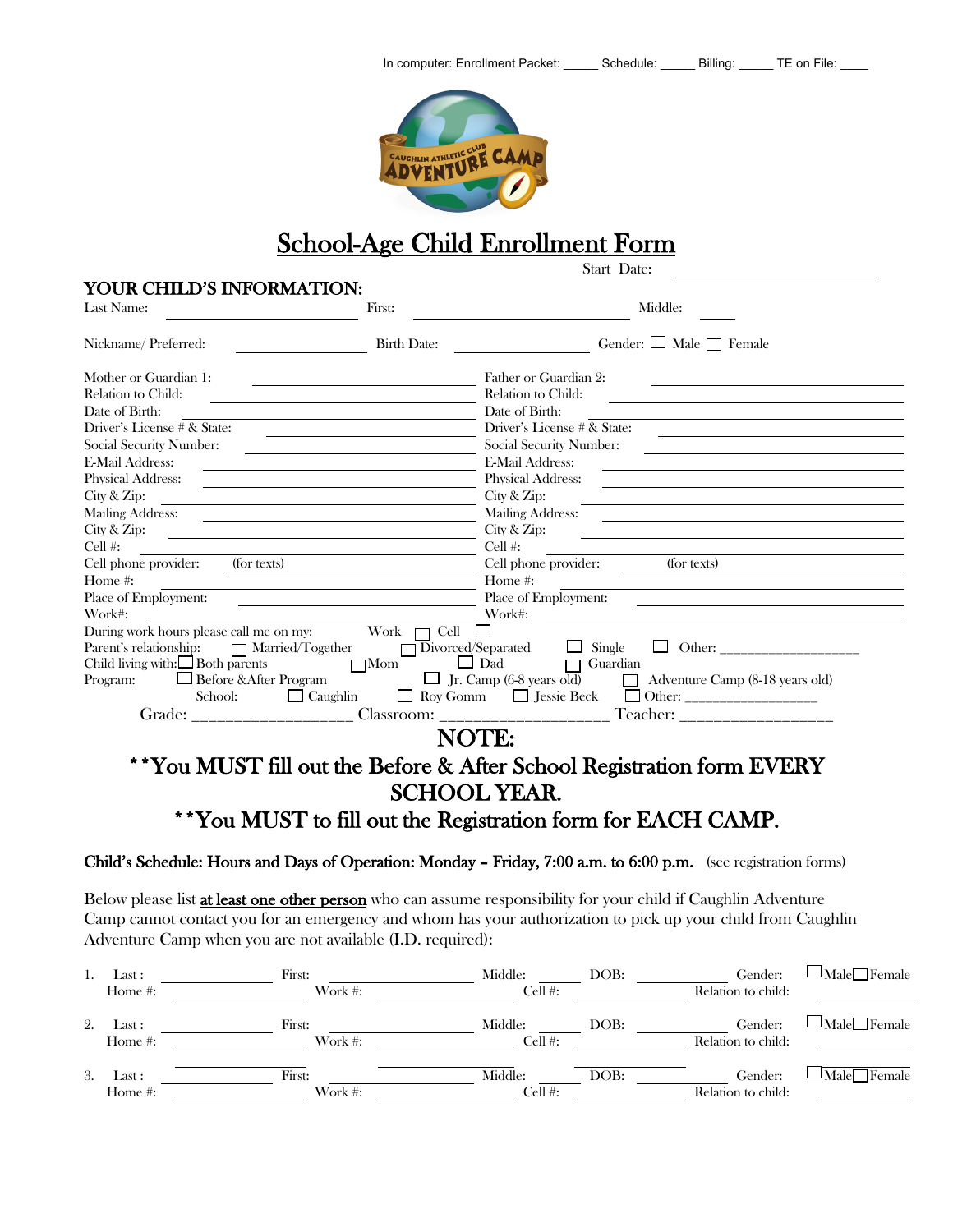# CHILD'S MEDICAL INFORMATION:

|                                                                                                                                                                                                                                                                                                                                                                                                                                                                                                                                                                 | Does your child have ANY allergies? Yes ____ No ____ If yes, please list below. |                                                                                                                                                                                                                                                                                                                                  |  |  |
|-----------------------------------------------------------------------------------------------------------------------------------------------------------------------------------------------------------------------------------------------------------------------------------------------------------------------------------------------------------------------------------------------------------------------------------------------------------------------------------------------------------------------------------------------------------------|---------------------------------------------------------------------------------|----------------------------------------------------------------------------------------------------------------------------------------------------------------------------------------------------------------------------------------------------------------------------------------------------------------------------------|--|--|
| Allergy:                                                                                                                                                                                                                                                                                                                                                                                                                                                                                                                                                        | Reaction:                                                                       | Instructions for Staff:                                                                                                                                                                                                                                                                                                          |  |  |
|                                                                                                                                                                                                                                                                                                                                                                                                                                                                                                                                                                 |                                                                                 |                                                                                                                                                                                                                                                                                                                                  |  |  |
|                                                                                                                                                                                                                                                                                                                                                                                                                                                                                                                                                                 |                                                                                 |                                                                                                                                                                                                                                                                                                                                  |  |  |
|                                                                                                                                                                                                                                                                                                                                                                                                                                                                                                                                                                 |                                                                                 | Does your child take any routine medications? Yes ____ No ____ If yes, please list below.                                                                                                                                                                                                                                        |  |  |
| Medication:                                                                                                                                                                                                                                                                                                                                                                                                                                                                                                                                                     | Dose:                                                                           | Why?                                                                                                                                                                                                                                                                                                                             |  |  |
|                                                                                                                                                                                                                                                                                                                                                                                                                                                                                                                                                                 |                                                                                 |                                                                                                                                                                                                                                                                                                                                  |  |  |
|                                                                                                                                                                                                                                                                                                                                                                                                                                                                                                                                                                 |                                                                                 |                                                                                                                                                                                                                                                                                                                                  |  |  |
|                                                                                                                                                                                                                                                                                                                                                                                                                                                                                                                                                                 | MUST provide a life vest for them.)                                             | Swimming: Please check one of the following based on your child's swimming skills (if your child cannot swim you<br>$\Box$ Does not know how to swim $\Box$ Moderate swimmer $\Box$ Excellent Swimmer                                                                                                                            |  |  |
|                                                                                                                                                                                                                                                                                                                                                                                                                                                                                                                                                                 |                                                                                 |                                                                                                                                                                                                                                                                                                                                  |  |  |
|                                                                                                                                                                                                                                                                                                                                                                                                                                                                                                                                                                 |                                                                                 | Are there any past or current medical conditions we should be aware of? Yes ____ No ____ If yes, please explain:                                                                                                                                                                                                                 |  |  |
|                                                                                                                                                                                                                                                                                                                                                                                                                                                                                                                                                                 |                                                                                 |                                                                                                                                                                                                                                                                                                                                  |  |  |
| I authorize and instruct Caughlin Adventure Camp personnel to take my child to a licensed physician or to<br>emergency medical services or to obtain emergency medical treatment for my son/daughter, _____________________<br>as is deemed necessary. I further authorize and instruct school officials to consent to any necessary x-ray<br>examination, anesthetic, medical or surgical diagnosis or treatment and/or other hospital care.<br>If a physician or hospital services are needed, I request that the following be contacted, if at all possible: |                                                                                 |                                                                                                                                                                                                                                                                                                                                  |  |  |
|                                                                                                                                                                                                                                                                                                                                                                                                                                                                                                                                                                 |                                                                                 |                                                                                                                                                                                                                                                                                                                                  |  |  |
|                                                                                                                                                                                                                                                                                                                                                                                                                                                                                                                                                                 | Print name of Parent /Guardian                                                  | Parent/Guardian Signature<br>Date                                                                                                                                                                                                                                                                                                |  |  |
|                                                                                                                                                                                                                                                                                                                                                                                                                                                                                                                                                                 |                                                                                 | Caughlin Adventure Camp and Caughlin Athletic Club has my permission to: (Please INITIAL each line)                                                                                                                                                                                                                              |  |  |
| Club.                                                                                                                                                                                                                                                                                                                                                                                                                                                                                                                                                           | be used for those without sunblock.                                             | To photograph my child on special occasions in the school setting. Photos and videos will be posted in the<br>To administer sun block to my child as needed. (Sun block is to be provided by PARENT) Babyganics will<br>To administer prescribed medication as needed per my request and signature along with a doctor's note or |  |  |
| prescription.                                                                                                                                                                                                                                                                                                                                                                                                                                                                                                                                                   |                                                                                 |                                                                                                                                                                                                                                                                                                                                  |  |  |
|                                                                                                                                                                                                                                                                                                                                                                                                                                                                                                                                                                 | To take walking field trips around Caughlin ranch area or to Yogurt Beach.      |                                                                                                                                                                                                                                                                                                                                  |  |  |
| and<br>_____________ are responsible for all tuition and other fees accompanied by the use of the                                                                                                                                                                                                                                                                                                                                                                                                                                                               |                                                                                 |                                                                                                                                                                                                                                                                                                                                  |  |  |
|                                                                                                                                                                                                                                                                                                                                                                                                                                                                                                                                                                 |                                                                                 | childcare facility (late fees, drop-in fees, tuition, etc.). I understand by being the above child's Parent/Legal                                                                                                                                                                                                                |  |  |
|                                                                                                                                                                                                                                                                                                                                                                                                                                                                                                                                                                 |                                                                                 |                                                                                                                                                                                                                                                                                                                                  |  |  |

Guardian that also makes me responsible for all accrued costs.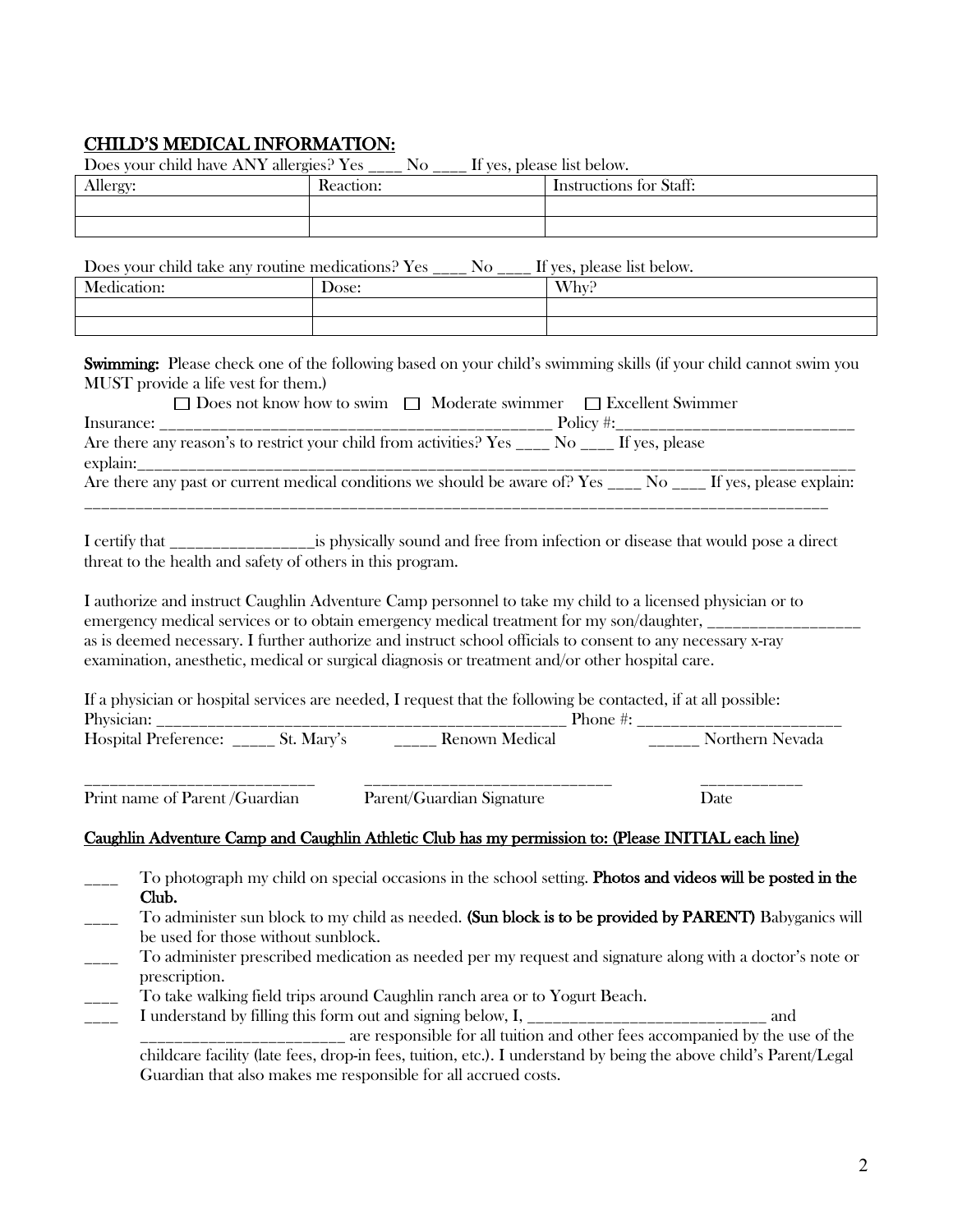## GENERAL RELEASE OF LIABILITY:

By signing below, all of the above information is true to my knowledge and I will keep all of this information up to date with Caughlin Adventure Camp. I, Mr./Mrs. \_\_\_\_\_\_\_\_\_\_\_\_\_\_\_\_\_\_\_\_\_\_\_\_\_\_\_\_\_\_\_\_\_\_\_\_\_\_\_\_\_\_\_\_\_\_\_, of \_\_\_\_\_\_\_\_\_\_\_\_\_\_\_\_ County, Nevada, the parent or guardian of \_\_\_\_\_\_\_\_\_\_\_\_\_\_\_\_\_\_\_\_\_\_\_\_\_\_\_\_\_\_\_\_\_\_\_\_\_\_\_\_\_, our minor child do hereby release for and behalf of ourselves and our minor child, Caughlin Club Management Partners, LLC DBA Caughlin Adventure Camp, 4100 Caughlin Parkway, Reno, Nevada, all owners and employees of Caughlin Adventure Camp or Caughlin Athletic Club for any and all damages and/or personal injury that may occur in and from any connection with such Caughlin Adventure Camp /Caughlin Athletic Club sponsored activity. This is a full release of any and all claims given in consideration for Caughlin Club, owners and employees sponsoring the under signed have read this release, understand its terms and hereby execute it voluntarily and with full knowledge and understanding of its significance.

\_\_\_\_\_\_\_\_\_\_\_\_\_\_\_\_\_\_\_\_\_\_\_\_\_\_\_\_ \_\_\_\_\_\_\_\_\_\_\_\_\_\_\_\_\_\_\_\_\_\_\_\_\_\_\_\_\_\_\_\_\_\_\_\_ \_\_\_\_\_\_\_\_\_\_\_\_\_\_\_ Print name of Parent /Guardian Parent/Guardian Signature Date

# PERMISSION TO PHOTOGRAPH AND VIDEO (FOR PUBLIC USE)

I, \_\_\_\_\_\_\_\_\_\_\_\_\_\_\_\_\_\_\_\_\_\_\_\_\_\_\_\_ hereby authorize Caughlin Adventure Camp Program to photograph or video my child (ren) and in the school setting. Photos and videos may be posted at Caughlin Adventure Camp Programs, public Newsletters, Caughlin Club Facebook page and Website; wwwcaughlinclub.com. It may also be used for any advertising purposes. Photos will not be sold or given to any private or public party. (Parents can request a copy at no charge.)

Print name of Parent /Guardian 1 Parent/Guardian Signature Date

\_\_\_\_\_\_\_\_\_\_\_\_\_\_\_\_\_\_\_\_\_\_\_\_\_\_ \_\_\_\_\_\_\_\_\_\_\_\_\_\_\_\_\_\_\_\_\_\_\_\_\_\_\_\_\_\_\_\_\_\_\_\_ \_\_\_\_\_\_\_\_\_\_\_\_\_

# TRANSPORTATION/ FIELD TRIP PERMISSION<br>I, \_\_\_\_\_\_\_\_\_\_\_\_\_\_\_\_\_\_\_\_\_\_\_\_\_\_\_\_\_\_\_\_\_\_\_, give my permission to Caughlin Adventure Camp to transport my

 $\text{child}(\text{ren})$  \_\_\_\_\_\_\_\_\_\_\_\_\_\_\_\_\_\_\_\_\_\_\_\_\_\_\_\_\_\_\_, to and/or from the facility Caughlin Adventure Camp  $@$ 4100 Caughlin Parkway, Reno, Nevada 89519 to the various field trip locations and/or to and from school. I understand that details of each field trip will be announced for each individual field trip; day, time, items needed, etc. I understand that my child must abide by all rules on the vans in order to have these services. Van Transportation: Please check one of the following based on your child's needs:  $\Box$  Needs a booster  $\Box$  Does not need a booster

\_\_\_\_\_\_\_\_\_\_\_\_\_\_\_\_\_\_\_\_\_\_\_\_\_\_\_\_ \_\_\_\_\_\_\_\_\_\_\_\_\_\_\_\_\_\_\_\_\_\_\_\_\_\_\_\_\_\_\_\_\_\_\_\_ \_\_\_\_\_\_\_\_\_\_\_\_\_ Print name of Parent /Guardian Parent/Guardian Signature Date

# POLICIES AND PROCEDURES

I, have received a copy of the Parent Handbook (9 pages) with all of the Policies and Procedures in it. I fully understand it and agree to abide by all of the rules and regulations set forth in it.

Print name of Parent /Guardian Parent/Guardian Signature Date

\_\_\_\_\_\_\_\_\_\_\_\_\_\_\_\_\_\_\_\_\_\_\_\_\_\_\_\_ \_\_\_\_\_\_\_\_\_\_\_\_\_\_\_\_\_\_\_\_\_\_\_\_\_\_\_\_\_\_\_\_\_\_\_\_ \_\_\_\_\_\_\_\_\_\_\_\_\_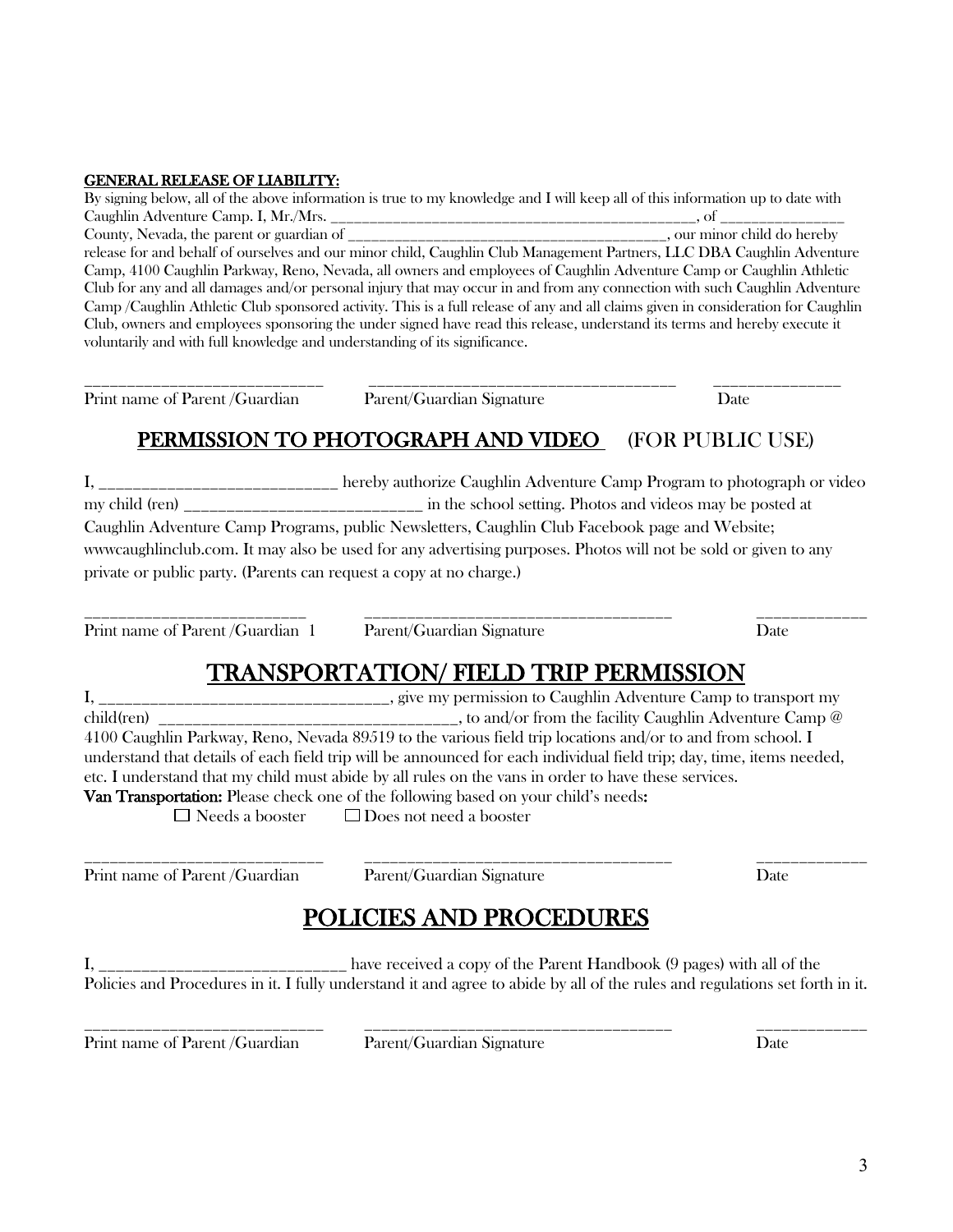

# Caughlin Adventure Camp Parent Handbook Agreement

This parent handbook consists of 8 pages including this one. Please make sure you read and understand ALL of it. If you have questions, please feel free to see the Director regarding any comments or concerns.

|              | DOB:                                                                                                                                                                                                                   |  |  |  |
|--------------|------------------------------------------------------------------------------------------------------------------------------------------------------------------------------------------------------------------------|--|--|--|
| Initial ALL: |                                                                                                                                                                                                                        |  |  |  |
|              | Caughlin Adventure camp hours of operation are from 7:00 a.m. to 6:00 p.m. A late pick-up fee of \$1 will be<br>charged for every minute I am late picking up my child.                                                |  |  |  |
|              | I understand that Caughlin Adventure Camp is an unlicensed program is not part of the Caughlin Club Kidz<br>licensed Preschool programs.                                                                               |  |  |  |
|              | I understand that my child has to be at camp by 9:30 a.m. and that field trips do not end until 3:30 p.m.                                                                                                              |  |  |  |
|              | Caughlin Adventure Camp is closed the following Holidays: New Year's Day, Memorial Day, $4^{\circ}$ of July,<br>Labor Day, Thanksgiving and the day after, Christmas Day and the day after.                            |  |  |  |
|              | I hereby agree to comply with the rules, policies and regulations of Caughlin Adventure Camp regarding fees,<br>schedules, attendance, health, fieldtrips, swimming and other items specified in the Parent Handbook.  |  |  |  |
|              | I understand once I turn in my registration form for each camp my days are locked in, I am responsible for<br>all tuition payments for the days I signed up for. I understand that if something comes up and I need to |  |  |  |
|              | withdrawal, cancel or change anything in the schedule I MUST give at least a two week WRITTEN notice of                                                                                                                |  |  |  |
|              | the changes. I also understand that switching or adding days it depends on availability. There is no guarantee                                                                                                         |  |  |  |
|              | that days will be open.                                                                                                                                                                                                |  |  |  |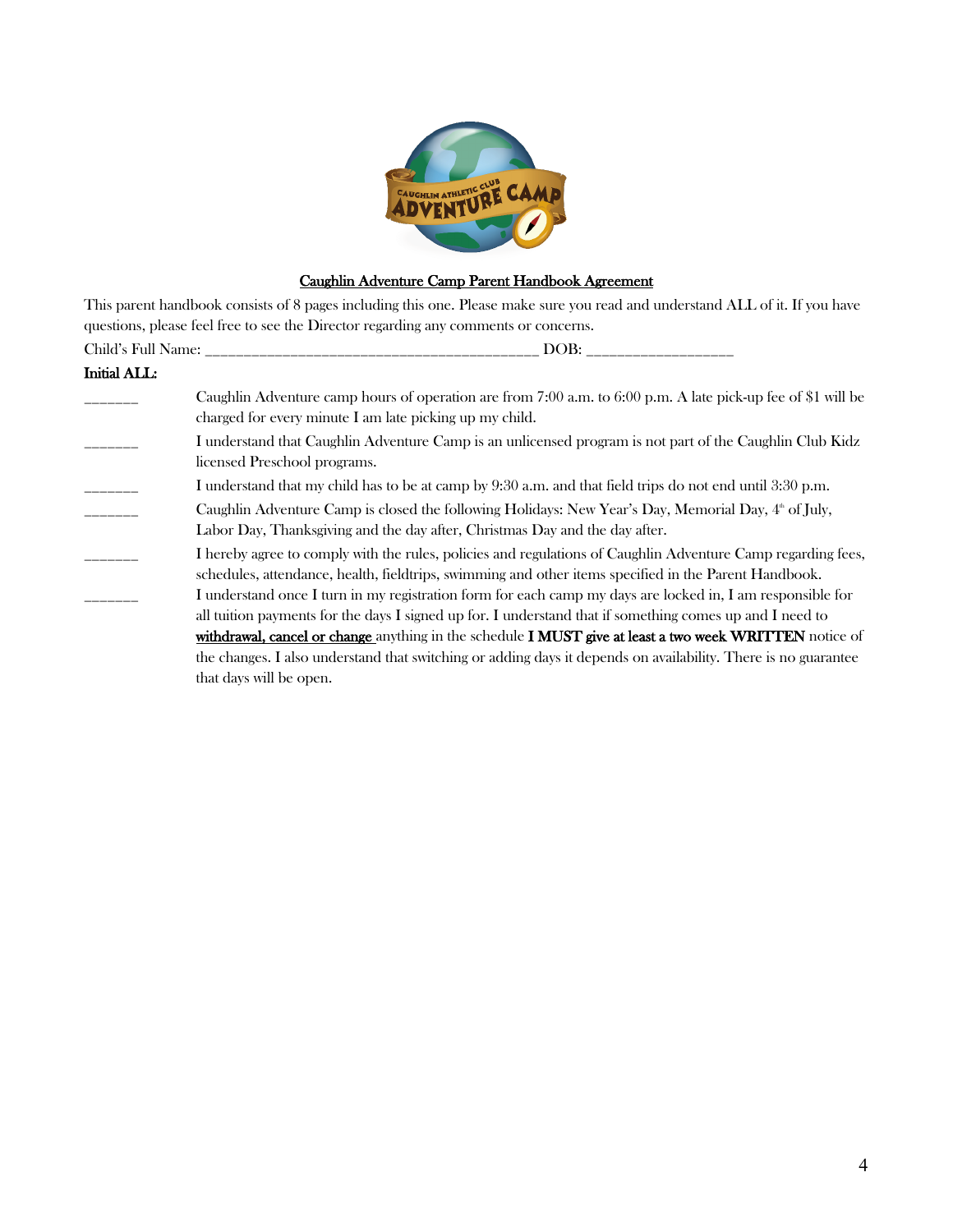| I understand that I cannot switch days that I sign-up for. I will make sure I NEED every day that I sign-up for<br>and I understand I can add more days if I need them.                                                                                                                                                                                                                                                           |
|-----------------------------------------------------------------------------------------------------------------------------------------------------------------------------------------------------------------------------------------------------------------------------------------------------------------------------------------------------------------------------------------------------------------------------------|
| I understand that tuition is due by <b>Monday morning</b> unless other arrangements have been made. I<br>understand that it is REQUIRED that I have payment on file to be used for payments. If tuition has not been<br>received on time, <i>in advance</i> , a \$25.00 late fee will be charged as of Tuesday mornings.                                                                                                          |
| I have read the illness policy and understand that I am responsible for keeping my child at home if he/she is<br>ill. I also understand that I need to come pick my child up or make arrangements for my child to get picked<br>up as soon as possible (within an hour) if I am called and they are ill. I understand that I am still responsible<br>for paying regular tuition rates as my child's spot is reserved for the day. |
| I understand that if I have a change in address, schedule, credit card, etc. a "Change Form" must be<br>completed as soon as possible. I am responsible to update any new information.                                                                                                                                                                                                                                            |
| I understand that my child may not bring any belongings (electronics: laptop, cell phone, smart watch, toys,<br>etc.) from home.                                                                                                                                                                                                                                                                                                  |
| I have read and understand the statement there will be NO refunds of ANY kind. NO EXCEPTIONS!!! By<br>initialing each of the highlighted statements and signing below, I was given a full Parent Handbook and I have<br>read and understood all the policies and procedures in the Parent Handbook for Caughlin Adventure Camp<br>and agree to abide by all that is stated above.                                                 |

Parent Print Name Parent or Legal Guardian Signature Date

\_\_\_\_\_\_\_\_\_\_\_\_\_\_\_\_\_\_\_\_\_\_\_\_\_\_ \_\_\_\_\_\_\_\_\_\_\_\_\_\_\_\_\_\_\_\_\_\_\_\_\_\_\_\_\_\_\_\_ \_\_\_\_\_\_\_\_\_\_\_\_\_\_\_

# **WAIVER AND RELEASE OF LIABILITY AGREEMENT FOR PRESCHOOL, CAMPS AND OTHER PROGRAMS FOR MINORS**

**Caughlin Club Management Partners, dba Caughlin Club Kidz is re-opening the preschool as an essential business in Nevada and is implementing additional procedures in an attempt to minimize the possibility of the transmission and spread of COVID-19. Even with enhanced procedures as recommended by various knowledgeable sources, there can be no assurance that the virus will not impact our facility, its children and their families. It is a known fact that certain infected people may be asymptomatic, and the virus is highly transmissible and even with extra precautions, it is not possible to provide 100% assurance the virus will not impact facility or your child.** 

## **READ CAREFULLY BEFORE SIGNING YOU ARE GIVING UP LEGAL RIGHTS**

In consideration for and as an express condition for my child being granted permission to participate in Caughlin Preschool care, Adventure Camp camps, programs and field trips or to enter any premises in connection with programs offered by Caughlin Club Kidz and Caughlin Adventure Camp and all affiliated entities, and as a condition to participation in any related activities whether or not such activities are at or around the facility (collectively, "activities"), the undersigned enters into this agreement with Caughlin Club Management Partners, LLC, a Nevada limited liability company, doing business as "Caughlin Athletic Club, Caughlin Club Kidz and Caughlin Adventure Camp, (collectively "Caughlin Club") and agrees to the following:

### **CONSENT TO ASSUME RISKS, AWARENESS OF INHERENT RISKS, AND EXPRESS ASSUMPTION**

**OF RISK:** I understand that anyone participating in any classroom or activity, whether at the Caughlin Club facilities, on a field trip or traveling to and from a field trip can potentially encounter and contract COVID-19, including from individuals carrying the virus or from airborne particles or particles on surfaces. I understand that the illness can be quite severe and can result in injuries of all kinds, including death, or serious disability. I understand these risks and dangers that are inherent in these activities, I consent to them, and **I agree to assume ALL of them**, on behalf of myself and/or my child(ren) whether listed on this agreement or not. I agree that I and/or my child(ren)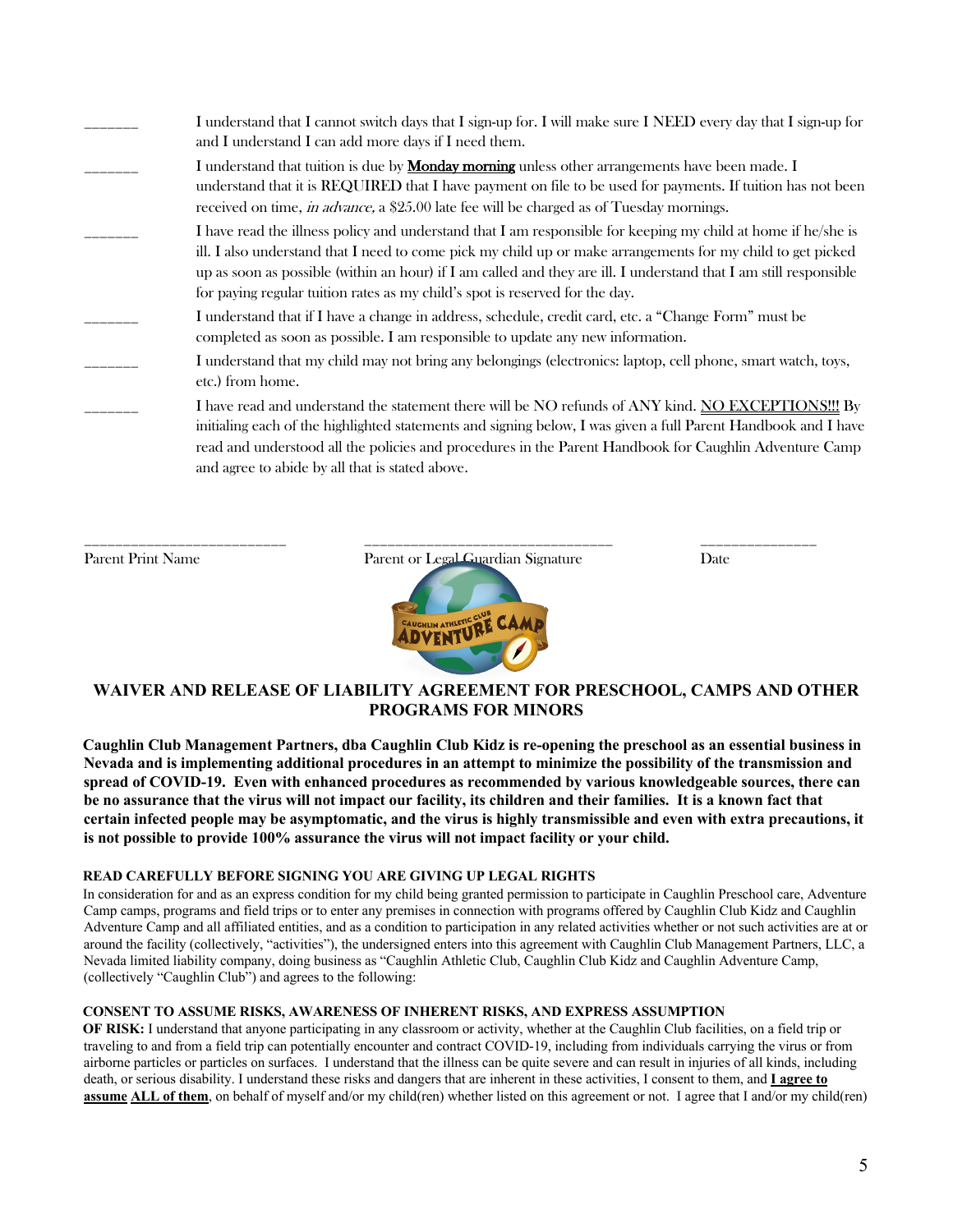am voluntarily participating in the activities offered by Caughlin Club including, but not limited to, the use of the equipment, facilities and the premises.

**WAIVER AND RELEASE OF LIABILITY:** As lawful consideration for being allowed to engage in any of the aforementioned activities, now and in the future, I, on behalf of myself and my spouse, parents, heirs, representatives, assigns, minor child/children or legal wards, agree to each of the following:

(a) I agree to assume full responsibility for any expenses, damages or losses of any kind that I or my child(ren) may sustain from contracting COVID-19;

(b) I agree that Caughlin Club and its respective owners, directors, camp counselors, managers, employees, agents, heirs, family members, assigns, representatives, affiliated persons, volunteers, sponsors, groups and others acting on their behalf (hereafter referred to collectively as the "Releasees") shall not be liable for any losses, injuries, or damages that I (which includes the signer and signer's minor child/children or legal wards) may sustain as a result the potential exposure to COVID-19 while engaging in any of the activities; and

(c) I fully and forever release, waive, and discharge all claims, demands, damages, legal actions, causes of action, or rights of action (present or future) of any kind against the Releasees whether the claims are known, unknown, anticipated or unanticipated, and whether caused by the Releasees' ordinary negligence, any act or omission on the part of any Releasees, or other cause arising out of me or my child(ren)'s use of the preschool or engaging in the activities at the Releasees' facility (or elsewhere with regard to field trips) at any time (hereinafter the "claims"). This Waiver and Release of Liability includes claims pertaining to without limitation, any activities, instruction or supervision by Releasees resulting in potential contact with COVID-19 or other illnesses. This Release of Liability also expressly includes a release for any and all claims arising out of or under Nevada Law related to losses sustained from exposure to COVID-19. The term "damages," as used in this document, means, for example, medical expenses, any and all claims or losses because of bodily injuries, mental/emotional injuries, or death. This document is intended to apply and be binding regardless of whether I or my child(ren) am/are participating in these activities, or are near enough to be in any way effected by them.

**CONSENT TO ARBITRATION:** If there are any disputes regarding or arising under this agreement, I, on behalf of myself and/or my child, hereby waive any right that I and/or my child may have to a trial and agree that such dispute shall be brought within one year of the date of this agreement and will be determined by binding arbitration before one arbitrator to be administered by JAMS pursuant to its Comprehensive Arbitration Rules and Procedures and pursuant to Nevada law. I further agree that the arbitration will take place solely in Washoe County in the state of Nevada and that the substantive law of Nevada shall apply.

**INDEMNITY AGREEMENT.** To the fullest extent permitted by law, I also agree to indemnify and hold harmless Releasees against and fully reimburse them for any and all claims, demands, actions, liabilities, losses, or suits that are brought against the Releasees related to COVID-19 which are in any way connected with participation in any of the aforementioned activities at any time, including claims that allege intentional or negligent acts or omissions of the Releasees. This indemnification shall also include reimbursement of reasonable attorney fees incurred by the Releasees or by others on their behalf. This Indemnity Agreement is made in accordance with Nevada law.

I agree that Nevada law applies to this document, and I agree that this document shall be enforced to the greatest extent permitted by law. If any clause conflicts with applicable law, only that clause will be null and void, but the remainder shall stay in full force and effect. This document can only be modified in writing and signed by me and Caughlin Club. I agree to pay any attorney fees and costs the Releasees may incur to enforce this Agreement as it relates to me or my child(ren), and I agree to indemnify and hold harmless the Releasees for such fees and costs.

### ALSO, I HEREBY REPRESENT:

#### • I AM AT OR OVER 18 YEARS OF AGE;

• I AM OF SOUND MIND AND AM NOT SUFFERING FROM SHOCK OR UNDER THE INFLUENCE OF ALCOHOL, DRUGS, OR INTOXICANTS THAT AFFECT MY ABILITY TO READ AND UNDERSTAND THIS DOCUMENT;

• I HAVE READ THIS ENTIRE DOCUMENT (2 PAGES), AND I FULLY UNDERSTAND IT;

• I HAVE BEEN GIVEN AN OPPORTUNITY TO DISCUSS THIS DOCUMENT AND ITS CONTENTS WITH MY LEGAL COUNSEL BEFORE SIGNING;

• I INTEND FOR THIS DOCUMENT TO BE VALID AND BINDING TODAY AND AT ALL TIMES IN THE FUTURE;

• BY SIGNING THIS DOCUMENT, I ACKNOWLEDGE THAT IF ANYONE BECOMES ILL BY MY PARTICIPATION AND/OR THAT OF MY MINOR CHILD/CHILDREN IN ANY OF THE ACTIVITIES, I MAY BE FOUND BY A COURT OF LAW TO HAVE WAIVED MY RIGHT TO BRING A LAWSUIT AGAINST